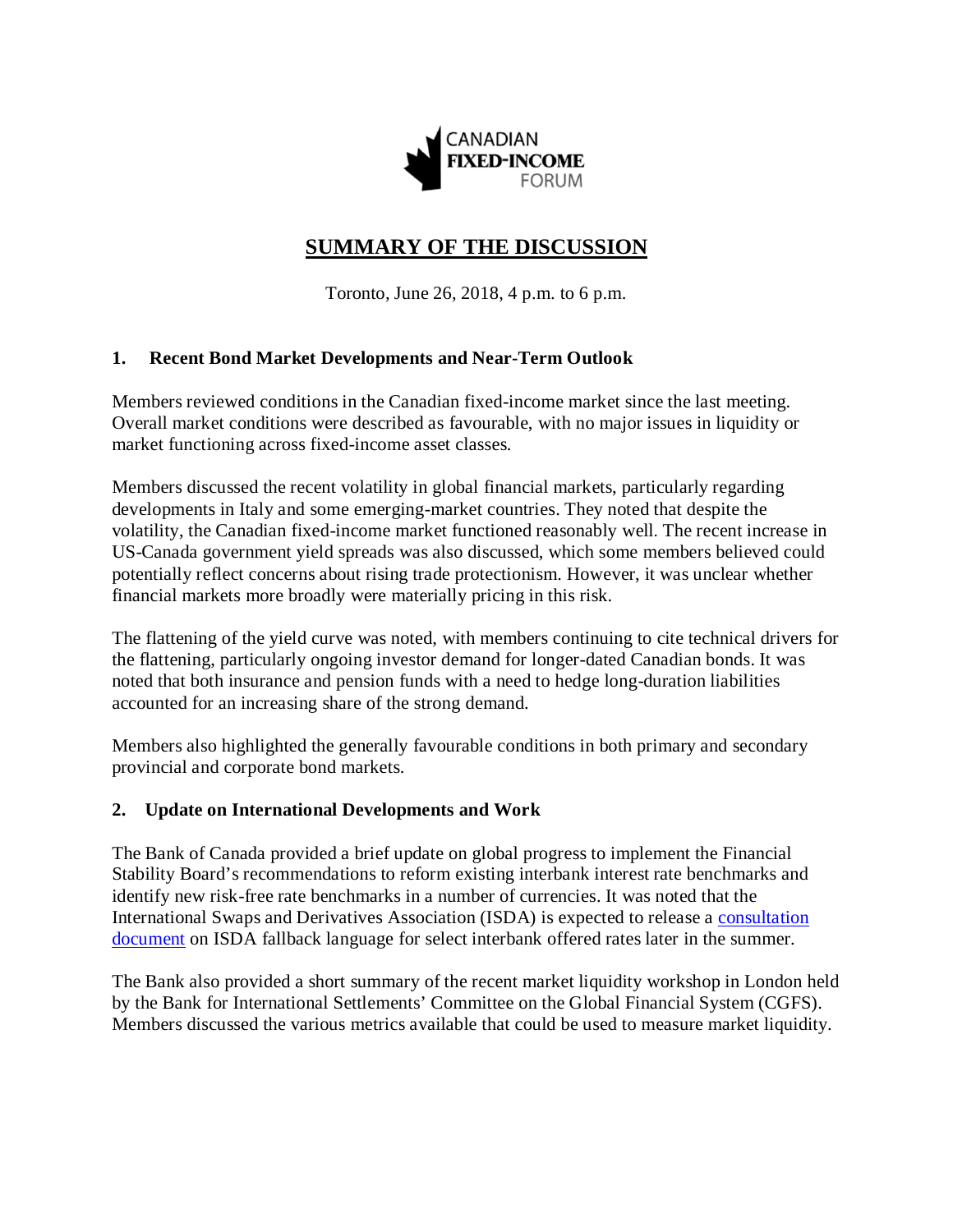## **3. CARR Update**

The co-chairs of the [Canadian Alternative Reference Rate Working Group \(CARR\)](https://www.bankofcanada.ca/markets/canadian-alternative-reference-rate-working-group/) provided a status update on the working group, summarizing progress since April. It was noted that the Alternative Rates subgroup, which was focused on identifying and evaluating a preferred riskfree rate, recently recommended to CARR members that the group focus its efforts on "enhanced CORRA"—a rate similar to CORRA (Canadian Overnight Repo Rate Average), but based on a broader set of transactions with potentially expanded counterparties and/or collateral. However, it was noted that additional analysis would be needed.

It was reported that a third subgroup had been created, co-chaired by two CARR members, that would develop appropriate fallback language for use in Canadian non-derivative products or contracts.

### **4. Update from FTSE**

In response to the feedback received at the October CFIF meeting, FTSE Russell (FTSE) provided an [overview](https://www.bankofcanada.ca/?p=200090) of the various development initiatives they undertook to improve transparency and engagement in the Canadian market. FTSE noted an expansion to their governance framework and communication plans with the creation of a Canada Dealer Advisory Forum and soon-to-launch FTSE Canada web portal, respectively. Several enhancements to the price-challenge process were also mentioned, with the purpose of increasing transparency.

Overall, members supported efforts to improve the transparency and governance of Canadian bond indices, and advocated for continued enhancements to FTSE services.

### **5. Canadian Residential Mortgage Backed Securities Workshop Proposal**

The co-chairs of the RMBS workshop presented members with an overview of the [structure and](https://www.bankofcanada.ca/?p=200076)  [organization of the proposed workshop.](https://www.banqueducanada.ca/?p=200076) It was noted that the workshop, which would include a broad range of stakeholders outside of CFIF membership, would focus on identifying roadblocks or areas of concern related to the development of a well-functioning private RMBS market in Canada. There was broad agreement among members that the workshop would help foster an active discussion and provide ample opportunity to discuss impediments along the entire RMBS development life cycle. The co-chairs agreed to further refine the workshop based on member feedback. The workshop is tentatively scheduled for late September.

### **6. Discussion on Government Bond Transparency**

The Ontario Securities Commission provided a brief overview of the [government and corporate](https://www.bankofcanada.ca/?p=200088)  [debt post-trade transparency proposals](https://www.banqueducanada.ca/?p=200088) put forth by the Canadian Securities Administrators (CSA). While members appreciated the simplicity of the transparency regime, some voiced concerns that the proposed disclosure thresholds did not fully take into account the liquidity characteristics of certain fixed-income asset classes. For example, it was suggested that some less-liquid provincial, municipal and other government securities may require smaller volume